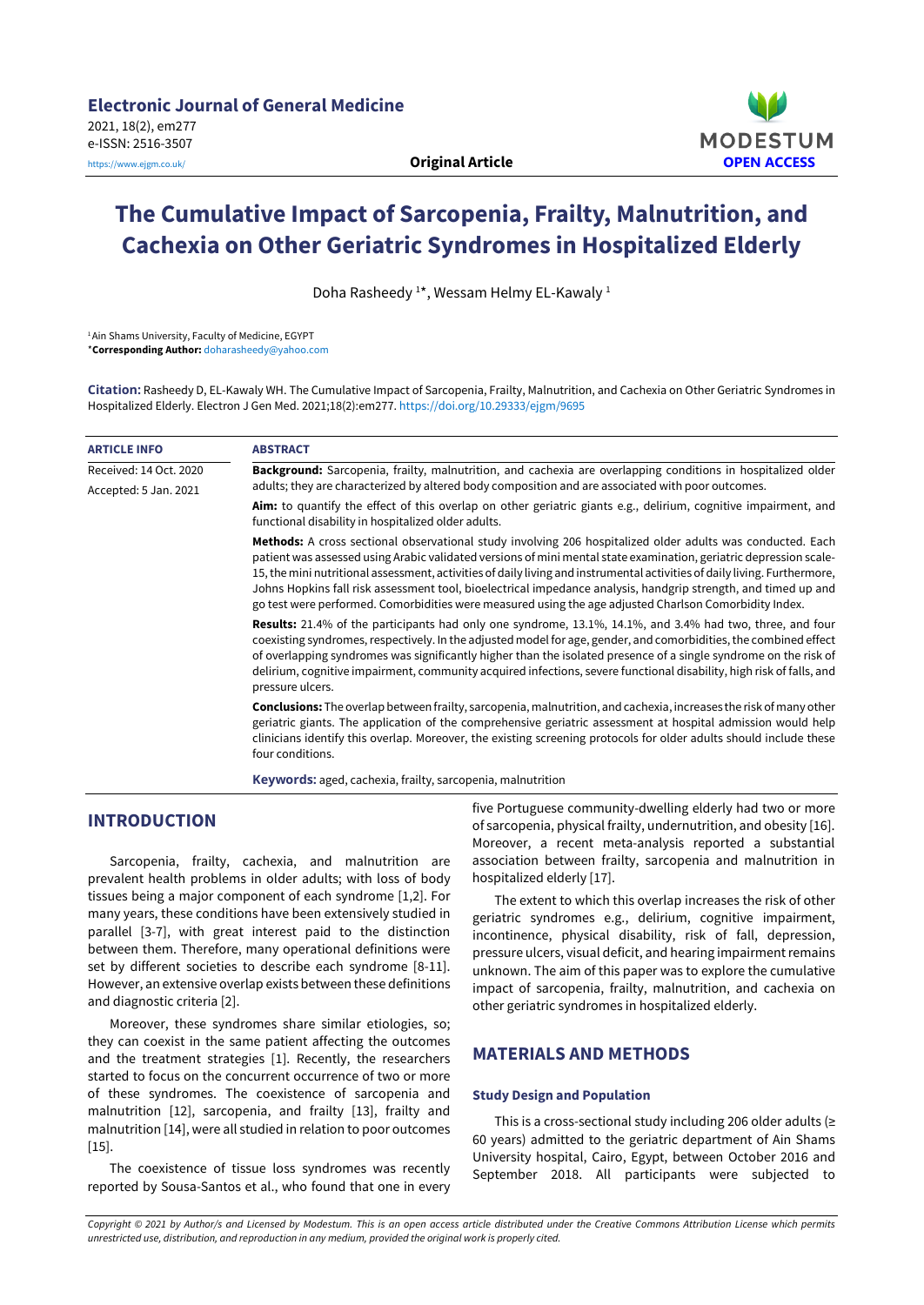multidisciplinary comprehensive geriatric assessment (CGA) which included the following:

- 1. A detailed socio-demographic data, medical history, and physical examination.
- 2. Cognitive assessment using Arabic mini mental state examination (A-MMSE) [18]. It tests the orientation, registration, attention and calculation, recall, language and praxis. The cutoff for diagnosing cognitive impairment was adjusted for age, gender, and education [18]. A-MMSE was validated for use in Arabic speaking elderly population [19].
- 3. Assessment of depression was done using Arabic geriatric depression scale-15 (GDS), with scores  $\geq 5$ suggested the presence of depression. This Arabic version was validated and exhibited good psychometric properties [20].
- 4. Nutritional assessment was done using the Arabic Mini Nutritional Assessment (MNA) [21]. It was validated for the assessment of older adults in hospitals, nursing homes, or community. Patients are considered malnourished if MNA <17, the risk of malnutrition was diagnosed by MNA score between17 and 23.5. Good nutritional status was confirmed by MNA ≥ 24 [22].
- 5. The premorbid physical function assessment was done using activities of daily living (ADL) [23], and instrumental activities of daily living (IADL) [24]. We used the Arabic versions provided by the Eastern Mediterranean Regional Office of the WHO [25]. Mild disability was diagnosed if the patient had difficulty in transfer and/or shopping or heavy housework. Moderate disability was defined by difficulty in dressing, bathing, or transfer, and/ or preparing meals, doing light housework. Severe disability was diagnosed if a patient had difficulty with eating and/or toileting but not with all ADLs, or difficulty using the telephone and/or managing money but not with all IADLs [26].
- 6. Comorbidities were assessed using the age adjusted Charlson Comorbidity Index (ACCI), which is a valid tool for predicting the outcome and risk of death using 19 comorbid diseases after adjusting for age [27].
- 7. Fallrisk assessment was done using Johns Hopkins Fall Risk Assessment Tool (JH-FRAT) [28]. It assesses the effect of seven parameters to predict future fall risk [age, previous fall, fecal and urinary incontinence, certain medications, medical equipment (infusion lines, chest tubes, indwelling catheter, etc.), degree of mobility and cognitive status]. The JH-FRAT score < 6 indicates no risk, low risk 6-13, and high risk > 13.
- 8. The objective physical performance measures included handgrip strength (HGS) [29] and timed up and go (TUG) [30].

#### *Definitions of geriatric syndromes*

Delirium was diagnosed according to the Diagnostic and Statistical Manual of Mental Disorders (DSM) 5th edition [31].

Community- acquired infections included those presented on admission or within the next 48 hours of hospital admission. They included community-acquired pneumonia (CAP), urinary tract infections (UTI), acute bronchitis, and cellulitis.

CAP was diagnosed by i) the presence of chest x-ray infiltrate on admission; and ii) the presence of one or more major criteria (cough, expectoration, dyspnea, core body temperature >38.0 °C); and iii) Auscultatory findings of abnormal breath sounds and rales [32].

Laboratory confirmed UTI included those with pyuria (>10 WBC/mm<sup>3</sup> per HPF) plus bacteriuria ( $\geq 10^5$  cfu/mL) [33].

#### *Definitions of the four syndromes: (***Appendix***)*

Physical frailty was defined according to the criteria proposed by Fried [8], it includes five domains: weakness, exhaustion, significant weight loss, slowness, and decreased physical activity. While, sarcopenia was defined according to the updated European Working Group on Sarcopenia in Older Persons (EWGSOP) which updated the operational definition of sarcopenia to include the presence of any of the following: low muscle strength, low muscle quantity/quality and low physical performance. Patients can be stratified as having probable, confirmed, or severe sarcopenia [9].

Cachexia was defined by the presence of significant weight loss in the presence of three of the following: decreased muscle strength, anorexia, fatigue, low fat-free mass index, and confirmatory laboratory markers [11].

Malnutrition was defined according to the ESPEN Consensus Statement [10]. Those with MNA SF score below 12 with BMI <18.5 kg/m2 or significant weight loss combined with either low fat-free mass index or BMI <20 kg/m<sup>2</sup> if patient's age is less than 70 or BMI <22 kg/m<sup>2</sup> if age is above 70 years.

Hand-grip strength (HGS) [29], the timed up and go test (TUG) [30], and Muscle mass measurement were performed according to a previously published study [34].

#### **Ethical Consideration**

The study was performed in adherence to the Declaration of Helsinki and the study methodology was approved by the Research Review Board of the Geriatrics and Gerontology Department, Faculty of Medicine, Ain Shams University. Informed consent was obtained from all the participants. However, some of the participants were illiterate and could not provide a signed consent, then verbal consent was documented in the presence of a next of kin and a nurse. The ethics committee approved using of verbal consent.

#### **Sample Size**

Sample was calculated using epiinfo7 (StatCalc) the expected frequency was set at 15- 42% (prevalence of malnutrition and frailty in [1], accepted margin of error = 7%, confidence level = 95%, and 7% drop out, resulted in target total sample of 206 participants.

#### **Statistical Analysis**

The collected data were analyzed using MedCalc Statistical Software version 18.9.1 (MedCalc Software bvba, Ostend, Belgium; http://www.medcalc.org; 2018). Quantitative variables are presented in the form of means and standard deviation or median and interquartile range. Qualitative variables are presented in the form of frequency tables. Comparison between quantitative variables was carried out using Student t test. Comparison between qualitative variables was carried out using Pearson's χ2 test. Mann-Whitney test was used for non-parametric data. Venn diagram was constructed to represent the overlap between tissue loss syndromes. Multivariable logistic regression analysis was used to study the association of tissue loss syndromes accumulation and other geriatric syndromes. Odds ratios (ORs) with 95% confidence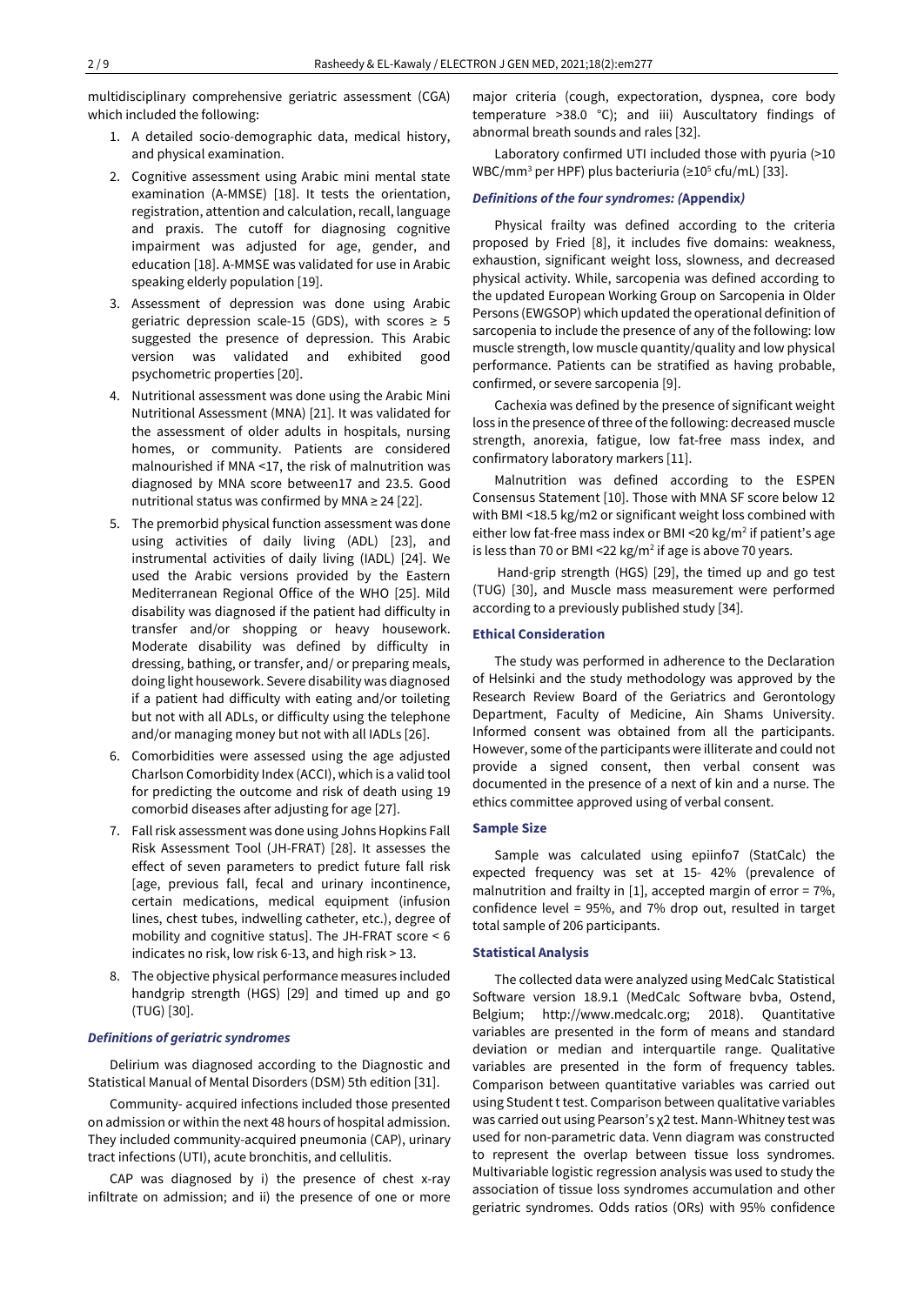**Table 1.** General description of patients' characteristics stratified by gender

| Variable               |                   | <b>Total</b><br>population<br>$N = 206$ | Women<br>$N = 108$ | Men<br>$N = 98$ | P<br>value |  |
|------------------------|-------------------|-----------------------------------------|--------------------|-----------------|------------|--|
| Age (mean $\pm$ SD)    |                   | 69.45±7.80                              | 69.58±7.60         | 69.30±8.05      | 0.79       |  |
| ACCI (Mean ± SD)       |                   | $6.22 \pm 1.81$                         | $6.39 \pm 1.65$    | $6.04 \pm 1.96$ | 0.158      |  |
| $BMI$ (Mean $\pm$ SD)  |                   | 29.43±7.62                              | 30.93±8.50         | 27.93±6.33      | 0.011      |  |
| $HGS$ (Mean $\pm$ SD)  |                   | 38.00±17.24                             | 11.29±5.72         | 23.80±10.50     | 0.000      |  |
| TUG (Mean $\pm$ SD)    |                   | 21.31±10.58 25.05±10.85                 |                    | 17.57±8.90      | 0.000      |  |
| SMI (Mean ± SD)        |                   | $7.261 \pm 2.87$                        | $6.29 \pm 2.62$    | $8.32 \pm 2.77$ | 0.000      |  |
| MMSE (Mean ± SD)       |                   | 24.37±4.15                              | 23.11±3.80         | 25.69±4.11      | 0.000      |  |
| $GDS$ (Mean $\pm$ SD)  |                   | $3.33 \pm 2.45$                         | $3.67 \pm 2.7$     | 2.99±2.14       | 0.06       |  |
| ADL median (IQR)       |                   | $6(2-6)$                                | $4(2-6)$           | $6(4-6)$        | 0.001      |  |
| IADL median (IQR)      |                   | $6(3-8)$                                | $4(2-8)$           | $8(3-8)$        | 0.000      |  |
| JH-FRAT median (IQR)   |                   | $5.(2-9.75)$                            | $6(3-10)$          | $4(1 - 7.5)$    | 0.001      |  |
|                        | Robust            | 99(48.1%)                               | 37(34.3%)          | 62(63.3%)       |            |  |
| Fried<br>criteria      | prefrail          | 43(20.9%)                               | 27(25.0%)          | 16(16.3%)       | 0.000      |  |
|                        | frail             | 64(31.1%)                               | 44(40.7%)          | 20(20.4%)       |            |  |
|                        | No                | 65(31.6%)                               | 25(23.1%)          | 40(40.8%)       |            |  |
| <b>EWGSOP</b>          | Pre<br>sarcopenia | 42(20.4%)                               | 19(17.6%)          | 23(23.5%)       |            |  |
|                        | probable          | 27(13.1%)                               | 18(16.7%)          | $9(9.2\%)$      | 0.004      |  |
|                        | confirmed         | 34(16.5%)                               | 18(16.7%)          | 16(16.3%)       |            |  |
|                        | severe            | 38(18.4%)                               | 28(25.9%)          | 10(10.2%)       |            |  |
| Malnutrition<br>By MNA | No                | 93(45.1%)                               | 42(38.9%)          | 51(52.0%)       |            |  |
|                        | At risk           | 63(30.6%)                               | 35(32.4%)          | 28(28.6%)       | 0.132      |  |
|                        | malnutrition      | 50 (24.3%)                              | 31(28.7%)          | 19(19.4%)       |            |  |
| Cachexia               |                   | 28(13.6%)                               | 15(13.9%)          | 13(13.3%)       | 0.89       |  |

ACCI: age adjusted Charlson comorbidity index, BMI: body mass index, HGS: Hand Grip strength, TUG: Timed up and Go test, SMI: skeletal muscle index, MMSE: mini mental state examination, GDS: Geriatric depression scale, ADL: Activities of daily living, IADL: Instrumental activities of daily living, JH-FRAT: Johns Hopkins Fall Risk Assessment Tool, EWGSOP: updated European Working Group on Sarcopenia in Older Persons, MNA: mini nutritional assessment

intervals (CI) were presented. P-value <0.05 was considered to be statistically significant.

## **RESULTS**

The mean age of the participants was 69.45±7.80 years; women comprised 52.4% of the sample. The mean age adjusted Charlson comorbidity index was 6.22±1.81. The prevalence of malnutrition, sarcopenia, frailty, and cachexia were 24.3% (n = 50), 34.9% (n=72), 31.1% (n=64), and 13.6% (n=28), respectively (**Table 1**).

There was statistically significant gender difference in BMI, HGS, TUG, SMI, MMSE, GDS, JH-FRAT, ADL, and IADL. Females were more were more frail and sarcopenic compared to males. Although not reaching statistical significance, women were more at risk for malnutrition.

The most common medical comorbidities were hypertension (HTN) (59.2%, n= 122), diabetes mellitus (DM) (46.6%, n=96), and ischemic heart disease (IHD) (37.9%, n= 78), while the most common geriatric giants were functional disability (49.5%, n=102) followed by cognitive impairment (21.4%, n=44), and depression (20.5%, n=38) (**Table 2**).

DM, HTN, IHD, and thyroid problems were more common among women, while pulmonary diseases were more common among males. Furthermore, cognitive impairment, urine incontinence, immobility, and ADL disability were more prevalent in women (**Table 2**).

**Table 2.** Distribution of geriatric syndromes and medical comorbidities stratified by gender

|                                  |                           | <b>Total</b><br>population<br>$N = 206$ | Women<br>$N = 108$  | Men<br>N=98         | P<br>value |
|----------------------------------|---------------------------|-----------------------------------------|---------------------|---------------------|------------|
|                                  |                           | Medical comorbidities                   |                     |                     |            |
|                                  | <b>DM</b>                 | 96(46.6%)                               |                     | 64(59.3%) 32(32.7%) | 0.000      |
|                                  | HTN                       | 122(59.2%)                              | 78(72.2%) 44(44.9%) |                     | 0.000      |
|                                  | AF                        | 33(16.0%)                               | 22(20.4%) 11(11.2%) |                     | 0.07       |
|                                  | <b>IHD</b>                | 78(37.9%)                               | 48(44.4%) 30(30.6%) |                     | 0.04       |
|                                  | <b>Heart failure</b>      | 44(21.4%)                               | 18(16.7%) 26(26.5%) |                     | 0.08       |
|                                  | <b>CLD</b>                | 42(20.4%)                               | 20(18.5%)           | 22(22.4%)           | 0.48       |
|                                  | <b>CKD</b>                | 54(26.2%)                               | 31(28.7%)           | 23(23.5%)           | 0.39       |
|                                  | Gastrointestinal diseases | 37(18.0%)                               | 22(20.4%)           | 15(15.3%)           | 0.34       |
|                                  | Pulmonary diseases        | 60(29.1%)                               |                     | 16(14.8%) 44(44.9%) | 0.000      |
|                                  | hypothyroidism            | 13(6.3%)                                | 12(11.1%)           | 1(1%)               |            |
| Thyroid                          | hyperthyroidism           | $4(1.9\%)$                              | $3(2.8\%)$          | 1(1%)               | 0.007      |
|                                  | Parkinsonism              | $5(2.4\%)$                              | $2(1.9\%)$          | $3(3.1\%)$          | 0.57       |
|                                  | <b>CVS</b>                | 42(20.4%)                               | 28(25.9%)           | 14(14.3%)           | 0.038      |
|                                  | Psychotic disorders       | 3(1.5%)                                 | 2(1.9%)             | 1(1%)               | 0.61       |
|                                  | anemia                    | 64(31.1%)                               | 39(36.1%) 25(25.5%) |                     | 0.10       |
|                                  | malignancy                | 11(5.3%)                                | $5(4.6\%)$          | $6(6.1\%)$          | 0.63       |
|                                  |                           | Geriatric Syndromes                     |                     |                     |            |
|                                  | Depression                | 38(20.5%)                               | 22(23.4%) 16(17.6%) |                     | 0.32       |
|                                  | Cognitive impairment      | 44(21.4%)                               | 30(27.8%)           | 14(14.3%)           | 0.018      |
|                                  | Incontinence              | 36(17.5%)                               | 25(23.1%)           | 11(11.2%)           | 0.024      |
|                                  | Pressure ulcers           | 11(5.3%)                                | $8(7.4\%)$          | $3(3.1\%)$          | 0.16       |
|                                  | Hearing impairment        | 20(9.7%)                                | 10(9.3%)            | 10(10.2%)           | 0.819      |
|                                  | Visual impairment         | 45(21.8%)                               | 25(23.1%)           | 20(20.4%)           | 0.635      |
|                                  | No                        | 104(50.5%)                              | 42(38.9%)           | 62(63.3%)           |            |
| <b>ADL</b>                       | Mild to<br>moderate       | 49(23.8%)                               | 30(27.8%) 19(19.4%) |                     | 0.005      |
| Disability                       | Severe                    | 38(18.9%)                               | 26(24.1%) 12(12.2%) |                     |            |
|                                  | Complete                  | 15(7.3%)                                | 10(9.3%)            | $5(5.1\%)$          |            |
| Fall risk                        | Low                       | 130(63.1%)                              | 58(53.7%)           | 72(73.5%)           |            |
|                                  | moderate                  | 62(30.1%)                               | 40(37.0%)           | 22(22.4%) 0.012     |            |
|                                  | high                      | 14(6.8%)                                | 10(9.3%)            | $4(4.1\%)$          |            |
| Immobility                       |                           | 22(10.67%)                              | 16(14.8%)           | $6(6.1\%)$          | 0.04       |
| Delirium                         |                           | 38(18.44%)                              |                     | 24(22.2%) 14(14.3%) | 0.142      |
| Community acquired<br>infections |                           | 63(30.58%) 36(33.3%) 27(27.6%) 0.368    |                     |                     |            |

ADL: activity of daily living, DM: diabetes mellitus, HTN: hypertension, AF: atrial fibrillation, IHD: ischemic heart disease, CLD: chronic liver disease, CKD: chronic kidney disease, CVS: cerebrovascular stroke

The prevalence of community-acquired infections in this study was 62 (30.1%) including 24 (11.7%) UTI, 10 (4.9%) acute bronchitis, 3 (1.5%) CAP, 3 (1.5%) infected pressure sore, 14 (6.8%) cellulitis, 4 (1.9%) had combined UTI, and bronchitis, 1 (0.5%) septic arthritis, 1 (0.5%) encephalitis, 1 (0.5%) diabetic foot, and 1 (0.5%) typhoid fever (data not shown).

Regarding the prevalence rates of tissue loss syndromes, 21.4% of the participants had a single syndrome, 13.1%, 14.1%, and 3.4% had two, three, and four coexisting tissue loss syndromes, respectively (**Figure 1**).

**Table 3** showed that, the prevalence of cognitive impairment, delirium, pressure ulcer, community acquired infections, severe disability, and high risk of falls increased progressively with the increased number of coexisting tissue loss syndromes.

When both genders were analyzed separately, the prevalence of cognitive impairment, delirium, ADL dependency, and high risk of falls increased progressively with the increased number of coexisting tissue loss syndromes in both genders. In males, the prevalence of urinary incontinence and community acquired infections increased with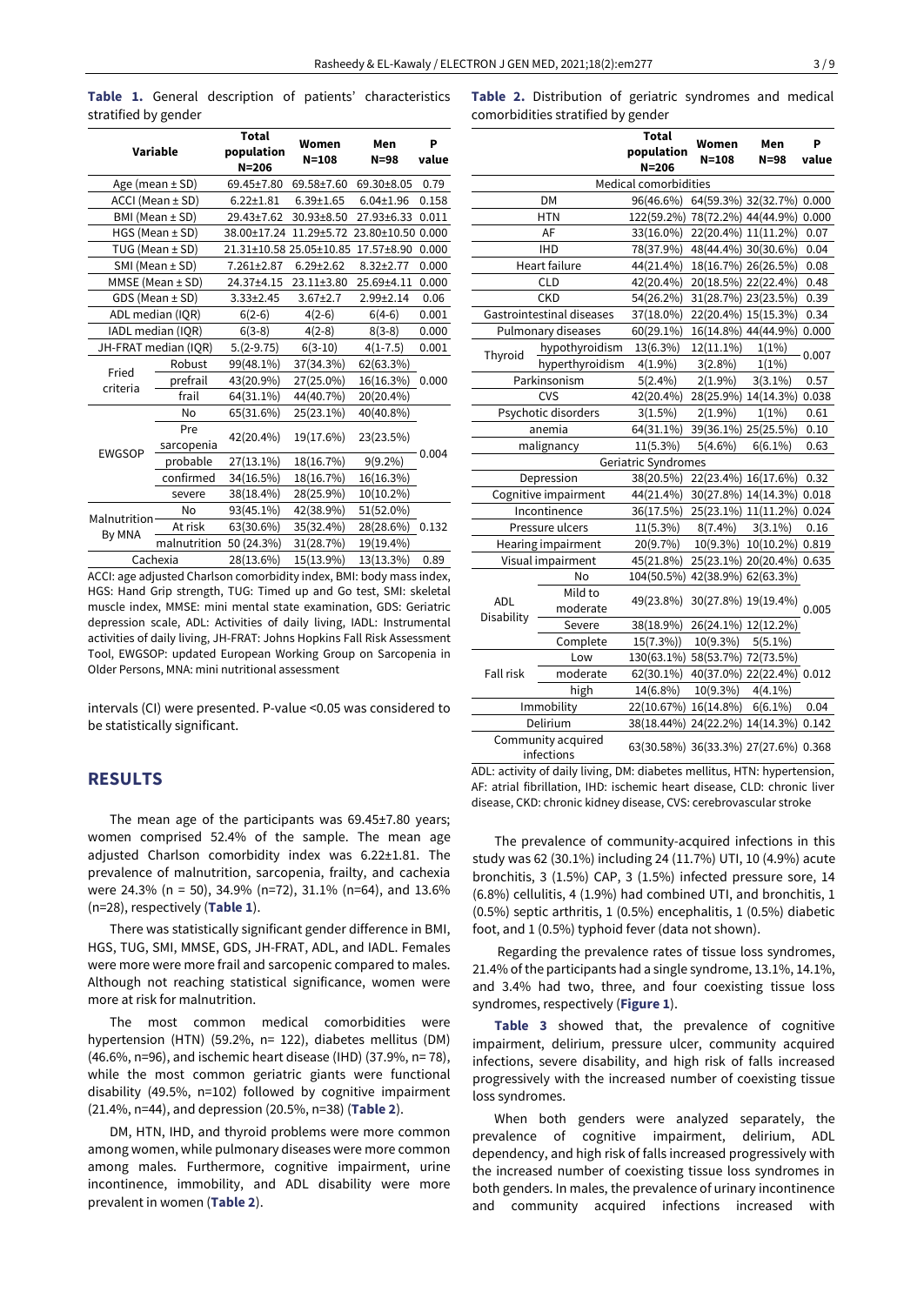



malnutrition in older medical inpatients (n=206)

accumulation of the four conditions. In women, there was significantincrease in the frequency of pressure ulcers with the increased number of coexisting tissue loss syndromes (**Table 3**).

In the adjusted model for age, gender, and ACCI, the increased number of coexisting tissue loss syndromes increased the risk of delirium, cognitive impairment, community acquired infections, severe functional disability, high risk of falls, and pressure ulcer development (**Table 4**).

The presence of one, two, three or more of the tissue loss syndromes had (OR = 3.29, 95% CI 1.11 - 9.77, P= 0.03), (OR = 4.24, 95% CI 1.31 - 13.72, P= 0.0005), and (OR = 9.25, 95% CI 3.13 - 27.29, P= 0.0001) for having delirium.

Similarly, the presence of one, two, three or more of the Similarly, the presence of one, two, three or more of the<br>**Figure 1.** Overlap of sarcopenia, frailty, cachexia, and<br>**Figure 1.** Overlap of sarcopenia, frailty, cachexia, and

### **Table 3.** Effect of overlapping of the four syndromes on other geriatric syndromes

|                               | Number of Syndromes with body tissue loss in total sample |               |                                 |                                                    | P value                                    |          |  |
|-------------------------------|-----------------------------------------------------------|---------------|---------------------------------|----------------------------------------------------|--------------------------------------------|----------|--|
| <b>Geriatric syndromes</b>    |                                                           |               | Absent (N=99) 1 syndrome (N=44) |                                                    | 2 syndromes (N=27) 3 or 4 syndromes (N=36) |          |  |
| Cognitive impairment          |                                                           | $5(5.1\%)$    | $9(20.5\%)$                     | $8(29.6\%)$                                        | 22(61.1%)                                  | $0.000*$ |  |
| Depression                    |                                                           | 15(15.6%)     | 11(26.2%)                       | $4(18.2\%)$                                        | 8(32.0%)                                   | 0.228    |  |
|                               | Delirium                                                  | $7(7.1\%)$    | $9(20.5\%)$                     | $7(25.9\%)$                                        | 15(41.7%)                                  | $0.000*$ |  |
| Functional                    | No                                                        | 76(76.8%)     | 22(50.0%)                       | 5(18.5%)                                           | $1(2.8\%)$                                 | $0.000*$ |  |
| disability                    | Mild to moderate                                          | 19(19.2%)     | 14(31.8%)                       | $9(33.3\%)$                                        | $7(19.4\%)$                                |          |  |
|                               | Severe to complete                                        | $4(4.0\%)$    | $8(18.2\%)$                     | 13(48.1%)                                          | 28(77.8%)                                  |          |  |
|                               | Urinary incontinence                                      | $10(10.1\%)$  | 10(22.7%)                       | 8(29.6%)                                           | 8(22.2%)                                   | 0.048    |  |
|                               | Pressure ulcer                                            | $1(1.0\%)$    | $1(2.3\%)$                      | $2(7.4\%)$                                         | $7(19.4\%)$                                | $0.000*$ |  |
|                               | Hearing impairment                                        | $9(9.1\%)$    | 6(13.6%)                        | $1(3.7\%)$                                         | $4(11.1\%)$                                | 0.57     |  |
|                               | Visual impairment                                         | 25(25.3%)     | $8(18.2\%)$                     | 5(18.5%)                                           | $7(19.4\%)$                                | 0.725    |  |
|                               | Community acquired infections                             | 19(19.2%)     | 15(34.1%)                       | 11(40.7%)                                          | 18(50%)                                    | $0.003*$ |  |
|                               | low                                                       | 80(80.8%)     | 24(54.5%)                       | 10(37.0%)                                          | 15(41.7%)                                  |          |  |
| Fall risk                     | moderate                                                  | 17(17.2%)     | 17(38.6%)                       | 14(51.9%)                                          | 14(38.9%)                                  | $0.000*$ |  |
|                               | high                                                      | $2(2.0\%)$    | $3(6.8\%)$                      | $3(11.1\%)$                                        | $7(19.4\%)$                                |          |  |
|                               | females                                                   |               |                                 | Number of Syndromes with body tissue loss in women |                                            |          |  |
|                               | <b>Geriatric syndromes</b>                                | Absent (N=39) | 1 syndrome (N=29)               |                                                    | 2 syndromes (N=17) 3 or 4 syndromes (N=23) | P value  |  |
|                               | Cognitive impairment                                      | 3(7.7%)       | $7(24.1\%)$                     | 4(23.5%)                                           | 16(69.6%)                                  | $0.000*$ |  |
|                               | Depression                                                | $8(20.5\%)$   | 8(29.6%)                        | $1(6.7\%)$                                         | 5(38.5%)                                   | 0.19     |  |
|                               | Delirium                                                  | $4(10.3\%)$   | 5(17.2%)                        | $5(29.4\%)$                                        | 10(43.5%)                                  | $0.017*$ |  |
|                               | <b>No</b>                                                 | 26(66.7%)     | 12(41.4%)                       | 4(23.5%)                                           | 0                                          |          |  |
| ADL                           | Mild to moderate                                          | 11(28.2%)     | 11(37.9%)                       | 4(23.5%)                                           | $4(17.4\%)$                                | $0.000*$ |  |
| dependency                    | Severe to complete                                        | $2(5.1\%)$    | 6(20.7%)                        | $9(52.9\%)$                                        | 19(82.6%)                                  |          |  |
|                               | Urinary incontinence                                      | $7(17.9\%)$   | 8(29.6%)                        | 4(23.5%)                                           | $6(26.1\%)$                                | 0.79     |  |
|                               | Pressure ulcer                                            | $\mathbf 0$   | $1(3.4\%)$                      | $1(5.8\%)$                                         | $6(26.1\%)$                                | $0.001*$ |  |
|                               | Hearing impairment                                        | 3(7.7%)       | $4(13.8\%)$                     | $1(5.8\%)$                                         | 2(8.7%)                                    | 0.78     |  |
|                               | Visual impairment                                         | 11(28.2%)     | $7(24.1\%)$                     | $2(11.8\%)$                                        | 5(38.5%)                                   | 0.60     |  |
|                               | Community acquired infections                             | 10(25.6%)     | 10(34.5%)                       | 6(35.3%)                                           | 10(43.5%)                                  | 0.54     |  |
|                               | Low                                                       | 27(69.9%)     | 14(48.3%)                       | 6(35.3%)                                           | 11(47.8%)                                  | $0.033*$ |  |
| Fall risk                     | Moderate                                                  | 12(30.8%)     | 13(44.8%)                       | $8(47.1\%)$                                        | $7(30.4\%)$                                |          |  |
|                               | High                                                      | $\mathbf 0$   | $2(6.9\%)$                      | 3(17.6%)                                           | 5(21.7%)                                   |          |  |
|                               | Males                                                     |               |                                 | Number of Syndromes with body tissue loss in men   |                                            |          |  |
|                               | <b>Geriatric syndromes</b>                                | Absent (N=60) | 1 syndrome (N=15)               | 2 syndromes (N=10)                                 | 3 or 4 syndromes (N=13)                    | P value  |  |
|                               | Cognitive impairment                                      | $2(3.3\%)$    | 2(13.3%)                        | 4(40%)                                             | 6(46.2%)                                   | $0.000*$ |  |
|                               | Depression                                                | 7(12.3%)      | 3(20%)                          | 3(30%)                                             | $3(23.1\%)$                                | 0.19     |  |
|                               | Delirium                                                  | 3(5%)         | 4(26.7%)                        | 2(20%)                                             | 5(38.5%)                                   | $0.006*$ |  |
|                               | No                                                        | 50(83.3%)     | 10(66.7%)                       | $1(10\%)$                                          | $1(7.7\%)$                                 |          |  |
| ADL                           | Mild to moderate                                          | $8(13.3\%)$   | 3(20%)                          | 5(50%)                                             | $3(23.1\%)$                                | $0.000*$ |  |
| dependency                    | Severe to complete                                        | $2(3.3\%)$    | $2(13.3\%)$                     | 4(40%                                              | $9(69.2\%)$                                |          |  |
|                               | Urinary incontinence                                      | 3(5%)         | $2(13.3\%)$                     | 4(40%)                                             | $2(15.4\%)$                                | $0.012*$ |  |
| Pressure ulcer                |                                                           | $1(1.7\%)$    | 0                               | $1(10\%)$                                          | $1(7.7\%)$                                 | 0.33     |  |
| Hearing impairment            |                                                           | $6(10\%)$     | $2(13.3\%)$                     | 0                                                  | $2(15.4\%)$                                | 0.64     |  |
| Visual impairment             |                                                           | 14(23.2%)     | 1(6.7%)                         | 3(30%)                                             | $2(15.4\%)$                                | 0.41     |  |
| Community acquired infections |                                                           | 9(15%)        | $5(33.3\%)$                     | 5(50%)                                             | 8(61.5%)                                   | $0.002*$ |  |
| Low                           |                                                           | 53(88.3%      | 10(66.7%)                       | 4(40%)                                             | 4(30.8%)                                   |          |  |
| Fall risk                     | Moderate                                                  | 5(8.3%)       | 4(26.7%)                        | 6(60%)                                             | 7(53.8%)                                   | $0.000*$ |  |
|                               | High                                                      | $2(3.3\%)$    | $1(6.7\%)$                      | 0                                                  | $2(15.4\%)$                                |          |  |
|                               |                                                           |               |                                 |                                                    |                                            |          |  |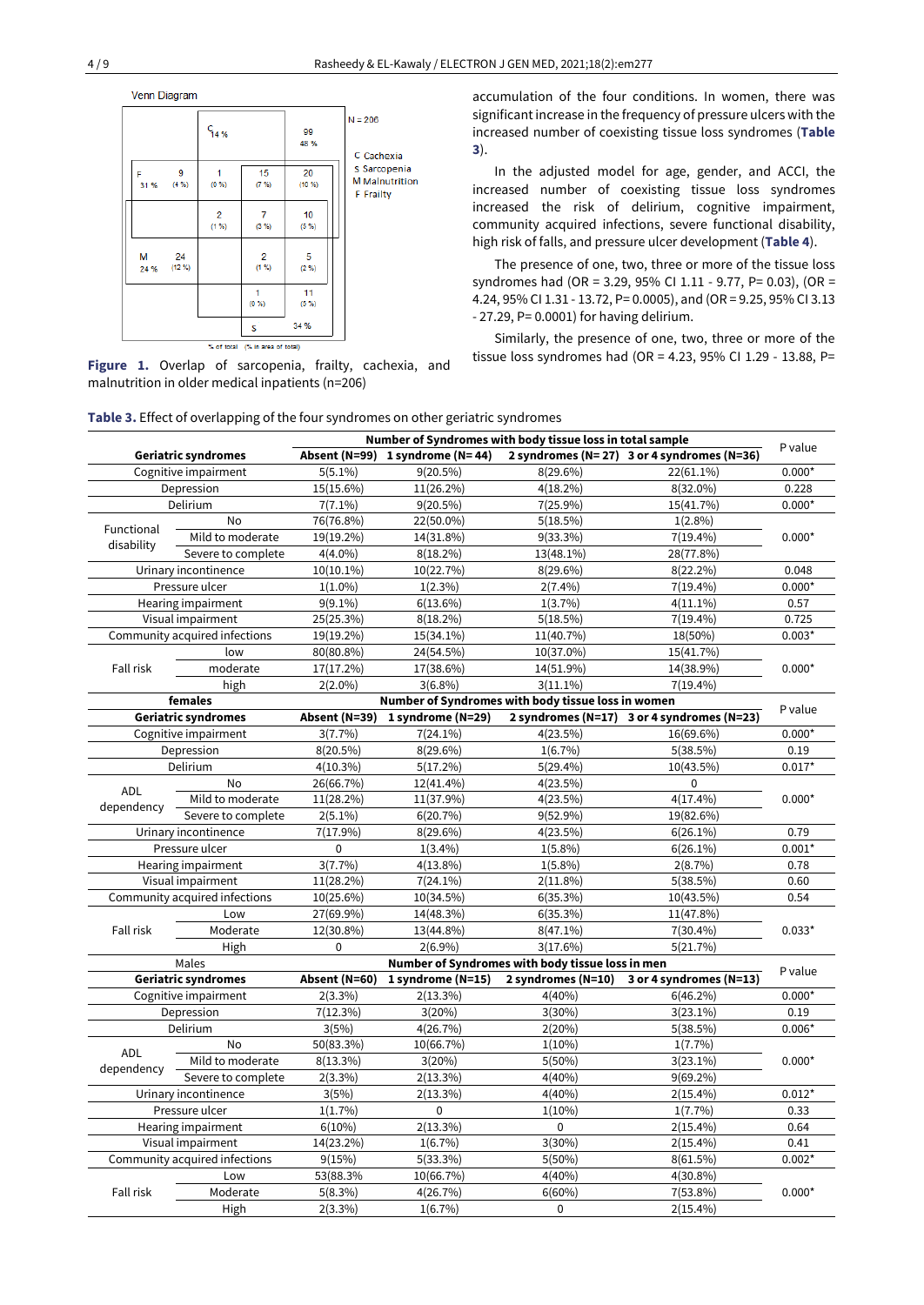| Geriatric giant                         | Number of tissue loss syndromes | <b><i>β</i></b> coefficient | Odds ratio | 95% CI           | P value     |
|-----------------------------------------|---------------------------------|-----------------------------|------------|------------------|-------------|
| Delirium                                | One syndrome                    | 1.19                        | 3.29       | $1.11 - 9.77$    | $0.03*$     |
|                                         | Two syndromes                   | 1.44                        | 4.24       | $1.31 - 13.72$   | $0.01*$     |
|                                         | ≥Three syndromes                | 2.22                        | 9.25       | $3.13 - 27.29$   | $0.0001*$   |
|                                         | One syndrome                    | 1.44                        | 4.23       | $1.29 - 13.88$   | $0.01*$     |
| Cognitive impairment                    | Two syndromes                   | 1.87                        | 6.51       | $1.87 - 22.65$   | $0.003*$    |
|                                         | Three syndromes                 | 3.17                        | 23.85      | 7.39 - 76.97     | $< 0.0001*$ |
| Community acquired<br><b>Infections</b> | One syndrome                    | 0.81                        | 2.24       | $0.98 - 5.12$    | 0.053       |
|                                         | Two syndromes                   | 1.05                        | 2.86       | $1.12 - 7.28$    | $0.02*$     |
|                                         | $\ge$ Three syndromes           | 1.51                        | 4.56       | $1.88 - 11.07$   | $0.0008*$   |
|                                         | One syndrome                    | 1.55                        | 4.71       | $1.28 - 16.78$   | $0.017*$    |
| Severe - complete<br>disability         | Two syndromes                   | 2.97                        | 19.49      | $5.48 - 69.33$   | $< 0.0001*$ |
|                                         | ≥Three syndromes                | 4.38                        | 58.72      | 15.17 - 227.30   | $< 0.0001*$ |
| High fall risk                          | One syndrome                    | 1.26                        | 3.88       | $0.61 - 24.45$   | 0.14        |
|                                         | Two syndromes                   | 1.67                        | 5.80       | $0.90 - 37.09$   | 0.063       |
|                                         | $\ge$ Three syndromes           | 2.51                        | 4.88       | $1.64 - 14.51$   | $0.004*$    |
| Pressure ulcers                         | One syndrome                    | 0.56                        | 2.06       | $0.12 - 33.95$   | 0.61        |
|                                         | Two syndromes                   | 1.87                        | 7.66       | $0.65 - 89.82$   | 0.10        |
|                                         | $\ge$ Three syndromes           | 2.69                        | 10.01      | $2.75 - 36.40$   | $0.0005*$   |
| Urinary incontinence                    | One syndrome                    | 0.73273                     | 2.0808     | 0.7669 to 5.6455 | 0.1502      |
|                                         | Two syndromes                   | 1.08715                     | 2.9658     | 0.9865 to 8.9160 | 0.0529      |
|                                         | $\ge$ Three syndromes           | 0.40495                     | 1.4992     | 0.5003 to 4.4924 | 0.4695      |

**Table 4.** Adjusted OR and 95% CI for the accumulated effect of the tissue loss syndromes for other geriatric syndromes

0.01), (OR = 6.51, 95% CI 1.87 - 22.65, P= 0.003), and (OR = 23.85, 95% CI 7.39 - 76.97, P< 0.0001) for cognitive impairment.

The presence of 3 or more tissue loss syndromes was associated with severe disability with (OR = 58.72, 95% CI 15.17 - 227.30, P = <0.0001), high fall risk as assessed by JH-FRAT (OR  $= 4.88$ , 95% CI 1.64 - 14.51, P = 0.0004), pressure sores (OR = 10.01, 95% CI 2.75 - 36.40, P = 0.0005), and infections (OR = 4.56, 95% 1.88 - 11.07, P = 0.0008) (**Table 4**).

## **DISCUSSION**

To our knowledge, the prevalence of concurrent occurrence of these syndromes in older inpatients were extensively studied, yet, this is the first study to address the impact of this overlap on other geriatric syndromes including delirium, cognitive impairment, incontinence, physical disability, risk of fall, depression, pressure ulcers, visual deficit, and hearing impairment.

The current work showed that at least one of the tissue loss syndromes was present in 51.9% of the studied sample. This prevalence was lower than a previous study by Gingrich and colleagues [1], who reported that 63% of the participants had at least one syndrome. This difference is mainly attributed to higher prevalence of oncological diseases in their study (31%).

In this study, 21.4% of the participants had only one syndrome, 13.1%, 14.1%, and 3.4% had two, three, and four coexisting tissue loss syndromes, respectively. According to Gingrich and colleagues [1], 32% of patients had one tissue loss syndrome, 11% had two, 12% had three and 8% had all four.

The overlap between frailty and sarcopenia was the most common overlap among the studied population. This overlap accounted for 25.3% of the cases. Sarcopenia was the most common condition followed by frailty; they accounted for 34.9% (n=72), 31.1% (n=64), respectively.

Sarcopenia is primarily diagnosed by low physical performance; making sarcopenia one of the components used to define physical frailty. This indicates a considerable overlap between frailty and sarcopenia in different clinical settings. [35] Many previous studies documented their overlap [16,17,37,38].

Malnutrition co-occurred with sarcopenia and frailty in 11.7% and 9.3% of the studied sample, respectively. Malnutrition plays a key role in the pathogenesis of both frailty [39] and sarcopenia [40,41]. Thus, nutritional interventions should be an integral part of sarcopenia and frailty prevention and treatment programs.

To the best of our knowledge, this is the first study addressing the cumulative effect of these conditions on other geriatric giants.

The prevalence of cognitive impairment, delirium, pressure ulcer, community acquired infections, severe disability, and high risk of falls increased with the increased number of coexisting tissue loss syndromes in older inpatients. This effect persisted after adjustment of other cofounding variables i.e. age, gender, and medical comorbidities. However, the prevalence of depression, visual and hearing disabilities was not affected by the combined effect of tissue loss syndromes. This is probably due to the increased prevalence of these conditions even in the absence of the tissue loss syndromes.

Many studies have been conducted to evaluate the negative consequences of each tissue loss syndrome. The associations of cognitive decline and frailty [42], sarcopenia [38], and malnutrition were reported [43]. Similar data was found linking delirium to frailty [44], sarcopenia [45], and malnutrition in frail older adults [46].

Moreover, a recent study reported that the history of recurrent falls was higher among older adults having both sarcopenia and frailty compared to the robust, the sarcopenia only and the frailty only groups [47].

Our findings indicated that the four tissue loss syndromes could be considered a cluster of risk factors for many other geriatric giants. This approach of addressing the tissue loss syndromes as a cluster better suits recent trends in aging research, focusing on multi-morbidity and coexisting conditions [48,49]. Thus, the preventive and therapeutic interventions should be designed to target this overlap.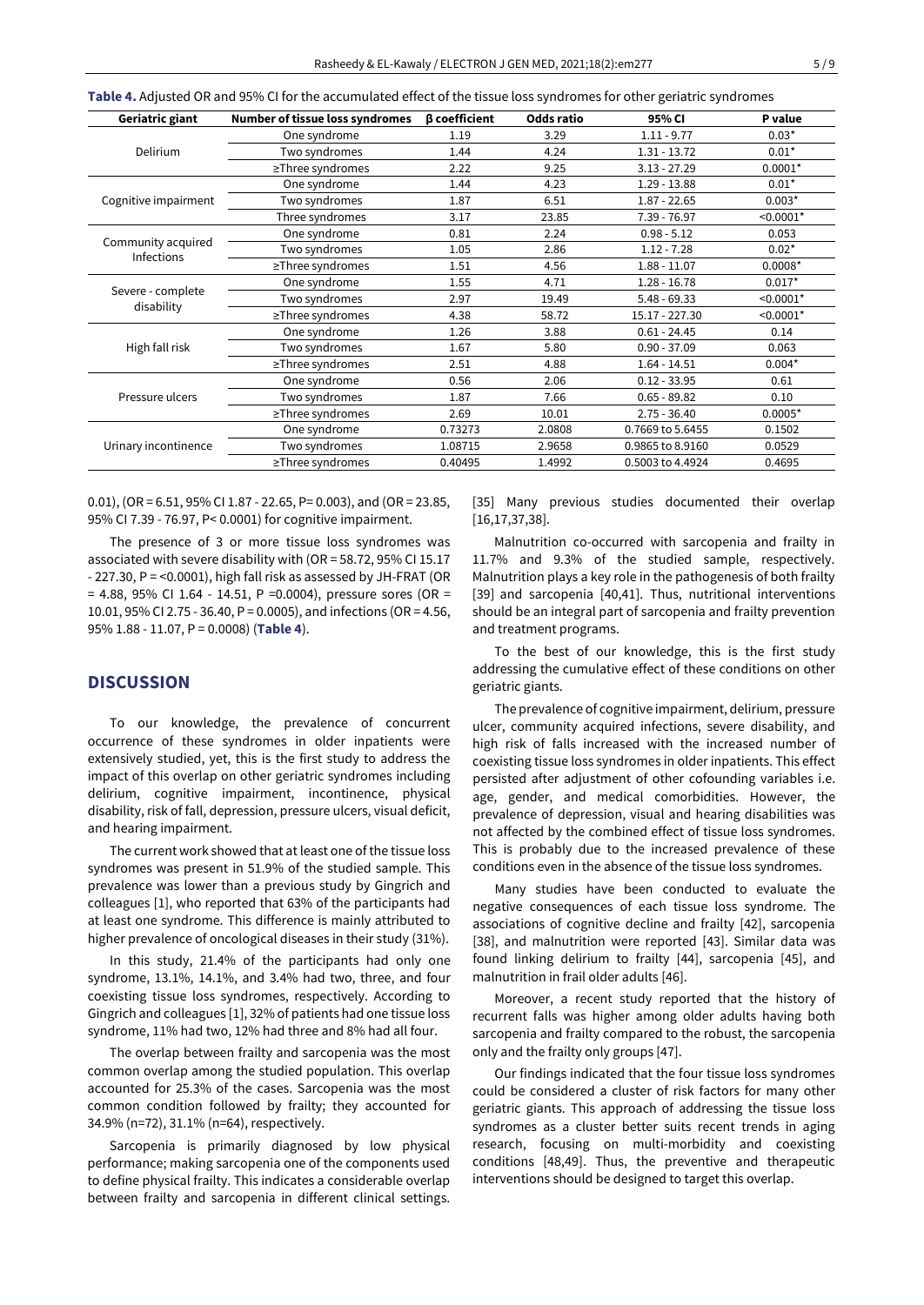There were several limitations to this study. First, the crosssectional design limits the implications of any causal reasoning between the overlapping tissue loss syndromes and other geriatric giants.

Second, the relatively small sample size and being conducted at a single-center may reduce the power of analysis, and limit generalization. However, this sample size is larger than previous studies investigating the overlap of tissue loss syndromes in hospital settings [1].

Third, the study was performed in hospital settings, thus results can't be generalized to older adults in outpatient settings.

Fourth, future longitudinal studies are required to clarify the significance of single and concurrent occurrence of these syndromes on clinical outcomes, length of hospital stay, and mortality.

# **CONCLUSIONS**

The tissue loss syndromes (sarcopenia, frailty, cachexia, and malnutrition) were common among older medical inpatients. These syndromes overlapped and occurred concurrently. There is a substantial synergistic effect of multiple tissue loss syndromes on the risk of other geriatric giants including delirium, cognitive impairment, risk of fall, functional disability, and pressure ulcers.

## **CLINICAL IMPLICATIONS**

- Owing to the considerable overlap between sarcopenia, frailty, cachexia, and malnutrition among hospitalized elderly, health-care providers should focus on identifying this overlap by administrating comprehensive assessment upon admission.
- Providing multimodal therapeutic intervention (nutrition and exercise) should be initiated upon diagnosing any of these conditions followed by monitoring for subsequent occurrence of other syndromes.
- Co-occurrence of any of these syndrome should alert physician to screen for other geriatric giants like cognitive impairment, risk of fall, functional limitation.

**Author contributions:** All authors have sufficiently contributed to the study, and agreed with the results and conclusions.

**Funding:** No funding source is reported for this study.

**Declaration of interest:** No conflict of interest is declared by authors. **Acknowledgements:** The authors acknowledge all the participants in the study.

# **REFERENCES**

1. Gingrich A, Volkert D, Kiesswetter E, Thomanek M, Bach S, Sieber CC, et al. Prevalence and overlap of sarcopenia, frailty, cachexia and malnutrition in older medical inpatients. BMC Geriatr. 2019 Dec;19(1):120. <https://doi.org/10.1186/s12877-019-1115-1> PMid:31029082 PMCid:PMC6487020

- 2. Jeejeebhoy KN. Malnutrition, fatigue, frailty, vulnerability, sarcopenia and cachexia: overlap of clinical features. Current Opinion in Clinical Nutrition and Metabolic Care. 2012 May;15(3):213-9. [https://doi.org/10.1097/MCO.](https://doi.org/10.1097/MCO.0b013e328352694f) [0b013e328352694f](https://doi.org/10.1097/MCO.0b013e328352694f) PMid:22450775
- 3. Morley JE, Anker SD, von Haehling S. Prevalence, incidence, and clinical impact of sarcopenia: facts, numbers, and epidemiology-update 2014. J Cachexia Sarcopenia Muscle. 2014 Dec;5(4):253-9. [https://doi.org/10.1007/s13539-014-](https://doi.org/10.1007/s13539-014-0161-y) [0161-y](https://doi.org/10.1007/s13539-014-0161-y) PMid:25425503 PMCid:PMC4248415
- 4. Clegg A, Young J, Iliffe S, Rikkert MO, Rockwood K. Frailty in elderly people. The Lancet. 2013 Mar;381(9868):752-62. [https://doi.org/10.1016/S0140-6736\(12\)62167-9](https://doi.org/10.1016/S0140-6736(12)62167-9)
- 5. Morley JE, Silver AJ. Anorexia in the elderly. Neurobiology of Aging. 1988 Jan;9:9-16. [https://doi.org/10.1016/S0197-](https://doi.org/10.1016/S0197-4580(88)80004-6) [4580\(88\)80004-6](https://doi.org/10.1016/S0197-4580(88)80004-6)
- 6. Wallace JI, Schwartz RS, LaCroix AZ, Uhlmann RF, Pearlman RA. Involuntary Weight Loss in Older Outpatients: Incidence and Clinical Significance. Journal of the American Geriatrics Society. 1995 Apr;43(4):329-37. <https://doi.org/10.1111/j.1532-5415.1995.tb05803.x> PMid:7706619
- 7. Saka B, Kaya O, Ozturk GB, Erten N, Karan MA. Malnutrition in the elderly and its relationship with other geriatric syndromes. Clinical Nutrition. 2010 Dec;29(6):745-8. <https://doi.org/10.1016/j.clnu.2010.04.006> PMid:20627486
- 8. Fried LP, Tangen CM, Walston J, Newman AB, Hirsch C, Gottdiener J, et al. Frailty in Older Adults: Evidence for a Phenotype. The Journals of Gerontology Series A: Biological Sciences and Medical Sciences. 2001 Mar 1;56(3):M146-57. [https://doi.org/10.1093/gerona/56.3.](https://doi.org/10.1093/gerona/56.3.m146) [m146](https://doi.org/10.1093/gerona/56.3.m146) PMid:11253156
- 9. Cruz-Jentoft AJ, Bahat G, Bauer J, Boirie Y, Bruyère O, Cederholm T, et al. Sarcopenia: revised European consensus on definition and diagnosis. Age and Ageing. 2019 Jan 1;48(1):16-31. [https://doi.org/10.1093/ageing/](https://doi.org/10.1093/ageing/afy169) [afy169](https://doi.org/10.1093/ageing/afy169) PMid:30312372 PMCid:PMC6322506
- 10. Cederholm T, Bosaeus I, Barazzoni R, Bauer J, Van Gossum A, Klek S, et al. Diagnostic criteria for malnutrition - An ESPEN Consensus Statement. Clinical Nutrition. 2015 Jun;34(3):335-40. [https://doi.org/10.1016/j.clnu.2015.03.](https://doi.org/10.1016/j.clnu.2015.03.001) [001](https://doi.org/10.1016/j.clnu.2015.03.001) PMid:25799486
- 11. Evans WJ, Morley JE, Argilés J, Bales C, Baracos V, Guttridge D, et al. Cachexia: A new definition. Clinical Nutrition. 2008 Dec;27(6):793-9. [https://doi.org/10.1016/j.clnu.2008.06.](https://doi.org/10.1016/j.clnu.2008.06.013) [013](https://doi.org/10.1016/j.clnu.2008.06.013) PMid:18718696
- 12. Cerri AP, Bellelli G, Mazzone A, Pittella F, Landi F, Zambon A, et al. Sarcopenia and malnutrition in acutely ill hospitalized elderly: Prevalence and outcomes. Clinical Nutrition. 2015 Aug;34(4):745-51. [https://doi.org/10.1016/](https://doi.org/10.1016/j.clnu.2014.08.015) [j.clnu.2014.08.015](https://doi.org/10.1016/j.clnu.2014.08.015) PMid:25263170
- 13. Frisoli A, Chaves PH, Ingham SJM, Fried LP. Severe osteopenia and osteoporosis, sarcopenia, and frailty status in community-dwelling older women: Results from the Women's Health and Aging Study (WHAS) II. Bone. 2011 Apr;48(4):952-7. [https://doi.org/10.1016/j.bone.2010.12.](https://doi.org/10.1016/j.bone.2010.12.025) [025](https://doi.org/10.1016/j.bone.2010.12.025) PMid:21195216
- 14. Boulos C, Salameh P, Barberger-Gateau P. Malnutrition and frailty in community dwelling older adults living in a rural setting. Clinical Nutrition. 2016 Feb;35(1):138-43. <https://doi.org/10.1016/j.clnu.2015.01.008> PMid:25649256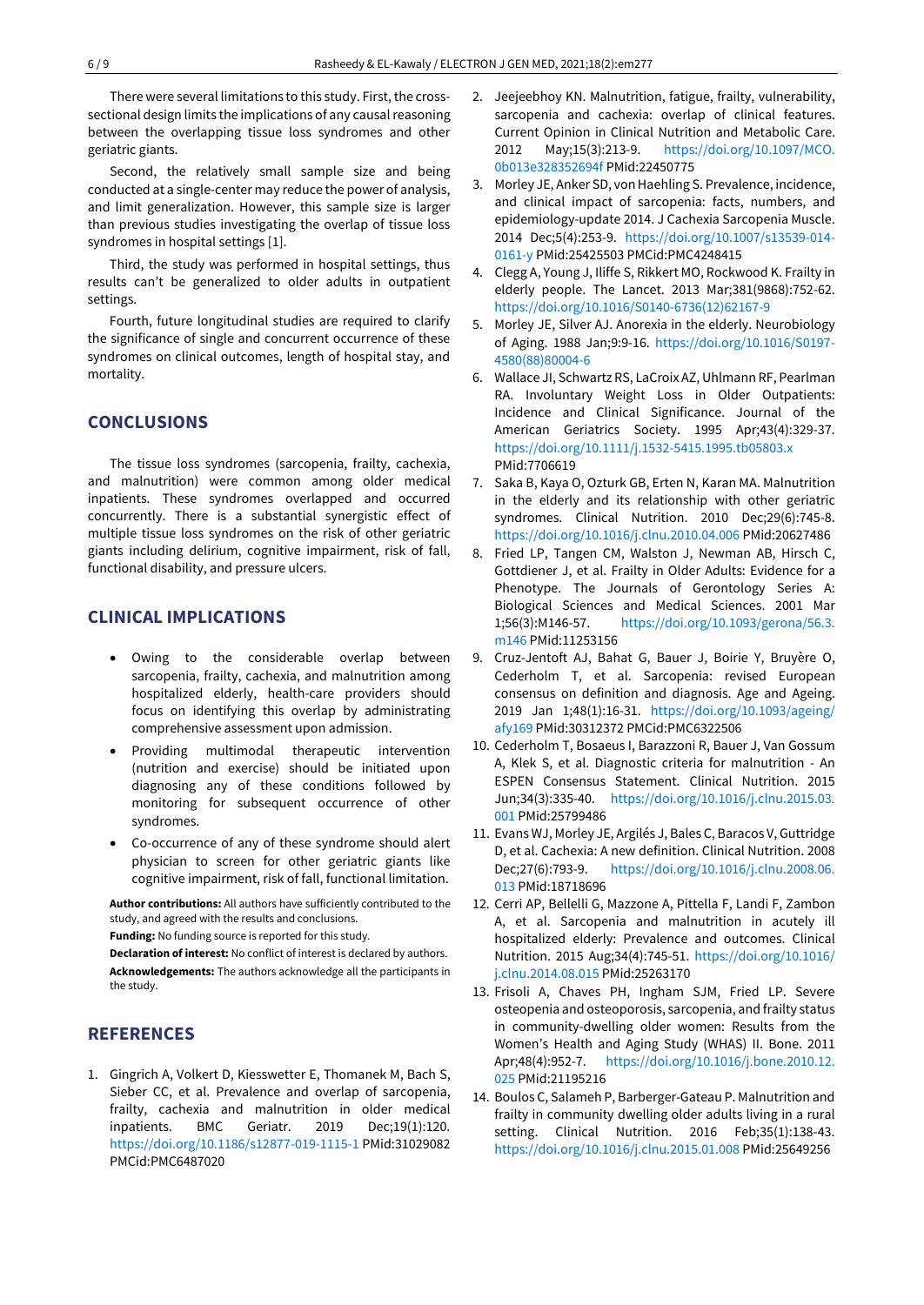- 15. Jung H-W, Kim S-W, Kim I-Y, Lim J-Y, Park H-S, Song W, et al. Protein Intake Recommendation for Korean Older Adults to Prevent Sarcopenia: Expert Consensus by the Korean Geriatric Society and the Korean Nutrition Society. Ann Geriatr Med Res. 2018 Dec 31;22(4):167-75. <https://doi.org/10.4235/agmr.18.0046> PMid:32743269 PMCid:PMC7387625
- 16. Sousa-Santos AR, Afonso C, Borges N, Santos A, Padrão P, Moreira P, et al. Sarcopenia, physical frailty, undernutrition and obesity cooccurrence among Portuguese communitydwelling older adults: results from Nutrition UP 65 crosssectional study. BMJ Open. 2020 Jun 1;10(6):e033661. <https://doi.org/10.1136/bmjopen-2019-033661> PMid:32546486 PMCid: PMC7305469
- 17. Ligthart-Melis GC, Luiking YC, Kakourou A, Cederholm T, Maier AB, de van der Schueren MAE. Frailty, Sarcopenia, and Malnutrition Frequently (Co-)occur in Hospitalized Older Adults: A Systematic Review and Meta-analysis. Journal of the American Medical Directors Association. 2020 Sep 1 [cited 2020 Oct 13];21(9):1216-28. [https://doi.](https://doi.org/10.1016/j.jamda.2020.03.006) [org/10.1016/j.jamda.2020.03.006](https://doi.org/10.1016/j.jamda.2020.03.006) PMid:32327302
- 18. El Okl M, El banouby MH, Mortagy AK. Prevalence of AD and other types of dementia in Egypt. In: International Psychogeriatrics. 2001. p. 114.
- 19. Wrobel NH, Farrag MF. Preliminary Validation of an Arabic Version of the MMSE in the Elderly. 2007 Mar 3;31(3):75-93. <https://doi.org/10.1080/07317110802072223>
- 20. Chaaya M, Sibai A-M, Roueiheb ZE, Chemaitelly H, Chahine LM, Al-Amin H, et al. Validation of the Arabic version of the short Geriatric Depression Scale (GDS-15). IPG. 2008 Jun;20(3):571-81. [https://doi.org/10.1017/S104161020800](https://doi.org/10.1017/S1041610208006741) [6741](https://doi.org/10.1017/S1041610208006741) PMid:18289453
- 21. Abd-Al-Atty, M. F, Abou-Hashem, R. M, AbdElaziz, K. M. Prevalence of malnutrition in recently hospitalized elderly in Cairo using a valid and reliable short form of Arabic version of Mini-Nutritional Assessment (MNA-SF-A). Middle East Journal of Age and Ageing. 2012;9(4):8-12. Available at: [https://platform.almanhal.com/GoogleScholar/Details/?I](https://platform.almanhal.com/GoogleScholar/Details/?ID=2-12944) [D=2-12944](https://platform.almanhal.com/GoogleScholar/Details/?ID=2-12944)
- 22. Vellas B, Guigoz Y, Garry PJ, Nourhashemi F, Bennahum D, Lauque S, et al. The mini nutritional assessment (MNA) and its use in grading the nutritional state of elderly patients. Nutrition. 1999 Feb;15(2):116-22. [https://doi.org/10.1016/](https://doi.org/10.1016/S0899-9007(98)00171-3) [S0899-9007\(98\)00171-3](https://doi.org/10.1016/S0899-9007(98)00171-3)
- 23. Katz S, Downs TD, Cash HR, Grotz RC. Progress in Development of the Index of ADL. The Gerontologist. 1970 Mar 1;10(1 Part 1):20-30. [https://doi.org/10.1093/geront/](https://doi.org/10.1093/geront/10.1_Part_1.20) [10.1\\_Part\\_1.20](https://doi.org/10.1093/geront/10.1_Part_1.20) PMid:5420677
- 24. Lawton MP, Brody EM. Assessment of older people: selfmaintaining and instrumental activities of daily living. Gerontologist. 1969;9(3):179-86. [https://doi.org/10.1093/](https://doi.org/10.1093/geront/9.3_Part_1.179) [geront/9.3\\_Part\\_1.179](https://doi.org/10.1093/geront/9.3_Part_1.179) PMid:5349366
- 25. Fillenbaum GG, World Health Organization. The wellbeing ofthe elderly: approaches to multidimensional assessment Gerda G. Fillenbaum. 1984; Available at: <https://apps.who.int/iris/handle/10665/39694>
- 26. Stineman MG, Streim JE, Pan Q, Kurichi JE, Schüssler-Fiorenza Rose SM, Xie D. Activity Limitation Stages Empirically Derived for Activities of Daily Living (ADL) and Instrumental ADL in the U.S. Adult Community-Dwelling Medicare Population. PM&R. 2014 Nov;6(11):976-87. [https://doi.org/10.1016/j.pmrj.2014. 05.001](https://doi.org/10.1016/j.pmrj.2014.%2005.001) PMid:24798263 PMCid:PMC4216780
- 27. Charlson M, Szatrowski TP, Peterson J, Gold J. Validation of a combined comorbidity index. Journal of Clinical Epidemiology. 1994 Nov;47(11):1245-51. [https://doi.org/](https://doi.org/10.1016/0895-4356(94)90129-5) [10.1016/0895-4356\(94\)90129-5](https://doi.org/10.1016/0895-4356(94)90129-5)
- 28. Poe SS, Cvach M, Dawson PB, Straus H, Hill EE. The Johns Hopkins Fall Risk Assessment Tool: Postimplementation Evaluation. Journal of Nursing Care Quality. 2007 Oct;22(4):293-8. [https://doi.org/10.1097/01.NCQ.0000290](https://doi.org/10.1097/01.NCQ.0000290408.74027.39) [408.74027.39](https://doi.org/10.1097/01.NCQ.0000290408.74027.39) PMid:17873724
- 29. Waldo BR. Grip Strength Testing. Strength & Conditioning Journal. 1996;18(5). Available at[: https://journals.lww.com](https://journals.lww.com/nsca-scj/Citation/1996/10000/Grip_Strength_Testing.5.aspx) [/nsca-scj/Citation/1996/10000/Grip\\_Strength\\_Testing.5.](https://journals.lww.com/nsca-scj/Citation/1996/10000/Grip_Strength_Testing.5.aspx) [aspx](https://journals.lww.com/nsca-scj/Citation/1996/10000/Grip_Strength_Testing.5.aspx)
- 30. Podsiadlo D, Richardson S. The Timed "Up & Go": A Test of Basic Functional Mobility for Frail Elderly Persons. Journal of the American Geriatrics Society. 1991 Feb;39(2):142-8. <https://doi.org/10.1111/j.1532-5415.1991.tb01616.x> PMid:1991946
- 31. American Psychiatric Association. Diagnostic and Statistical Manual of Mental Disorders. Fifth Edition. American Psychiatric Association; 2013. <https://doi.org/10.1176/appi.books.9780890425596>
- 32. Niederman MS, Mandell LA, Anzueto A, Bass JB, Broughton WA, Campbell GD, et al. Guidelines for the Management of Adults with Community-acquired Pneumonia: Diagnosis, Assessment of Severity, Antimicrobial Therapy, and Prevention. Am J Respir Crit Care Med. 2001 Jun;163(7):1730-54. [https://doi.org/10.1164/ajrccm.163.7.](https://doi.org/10.1164/ajrccm.163.7.at1010) [at1010](https://doi.org/10.1164/ajrccm.163.7.at1010) PMid:11401897
- 33. Rowe TA, Juthani-Mehta M. Diagnosis and Management of Urinary Tract Infection in Older Adults. Infectious Disease Clinics of North America. 2014 Mar;28(1):75-89. <https://doi.org/10.1016/j.idc.2013.10.004> PMid:24484576 PMCid:PMC4079031
- 34. Rasheedy D, El-Kawaly WH. The accuracy of the Geriatric Nutritional Risk Index in detecting frailty and sarcopenia in hospitalized older adults. Aging Clinical and Experimental Research. 2020 Feb 8;32:2469-77. [https://doi.org/10.1007/](https://doi.org/10.1007/s40520-020-01492-5) [s40520-020-01492-5](https://doi.org/10.1007/s40520-020-01492-5) PMid:32036578
- 35. Cesari M. Physical Frailty and Sarcopenia: Development of a Framework for Supporting Interventions Against Incident Mobility Disability. Ann Geriatr Med Res. 2017 Jun 30;21(2):42-8. <https://doi.org/10.4235/agmr.2017.21.2.42>
- 36. Ibrahim K, Howson FFA, Culliford DJ, Sayer AA, Roberts HC. The feasibility of assessing frailty and sarcopenia in hospitalised older people: a comparison of commonly used tools. BMC Geriatr. 2019 Dec;19(1):42. <https://doi.org/10.1186/s12877-019-1053-y> PMid:30770722 PMCid:PMC6377779
- 37. Samper-Ternent R, Reyes-Ortiz C, Ottenbacher KJ, Cano CA. Frailty and sarcopenia in Bogotá: results from the SABE Bogotá Study. Aging Clin Exp Res [Internet]. 2017 Apr;29(2):265-72. [https://doi.org/10.1007/s40520-0160561-](https://doi.org/10.1007/s40520-0160561-2) [2](https://doi.org/10.1007/s40520-0160561-2) PMid:27034288
- 38. Nishiguchi S, Yamada M, Fukutani N, Adachi D, Tashiro Y, Hotta T, et al. Differential Association of Frailty with Cognitive Decline and Sarcopenia in Community-Dwelling Older Adults. Journal of the American Medical Directors Association. 2015 Feb;16(2):120-4. [https://doi.org/10.1016/](https://doi.org/10.1016/j.jamda.2014.07.010) [j.jamda.2014.07.010](https://doi.org/10.1016/j.jamda.2014.07.010) PMid:25244957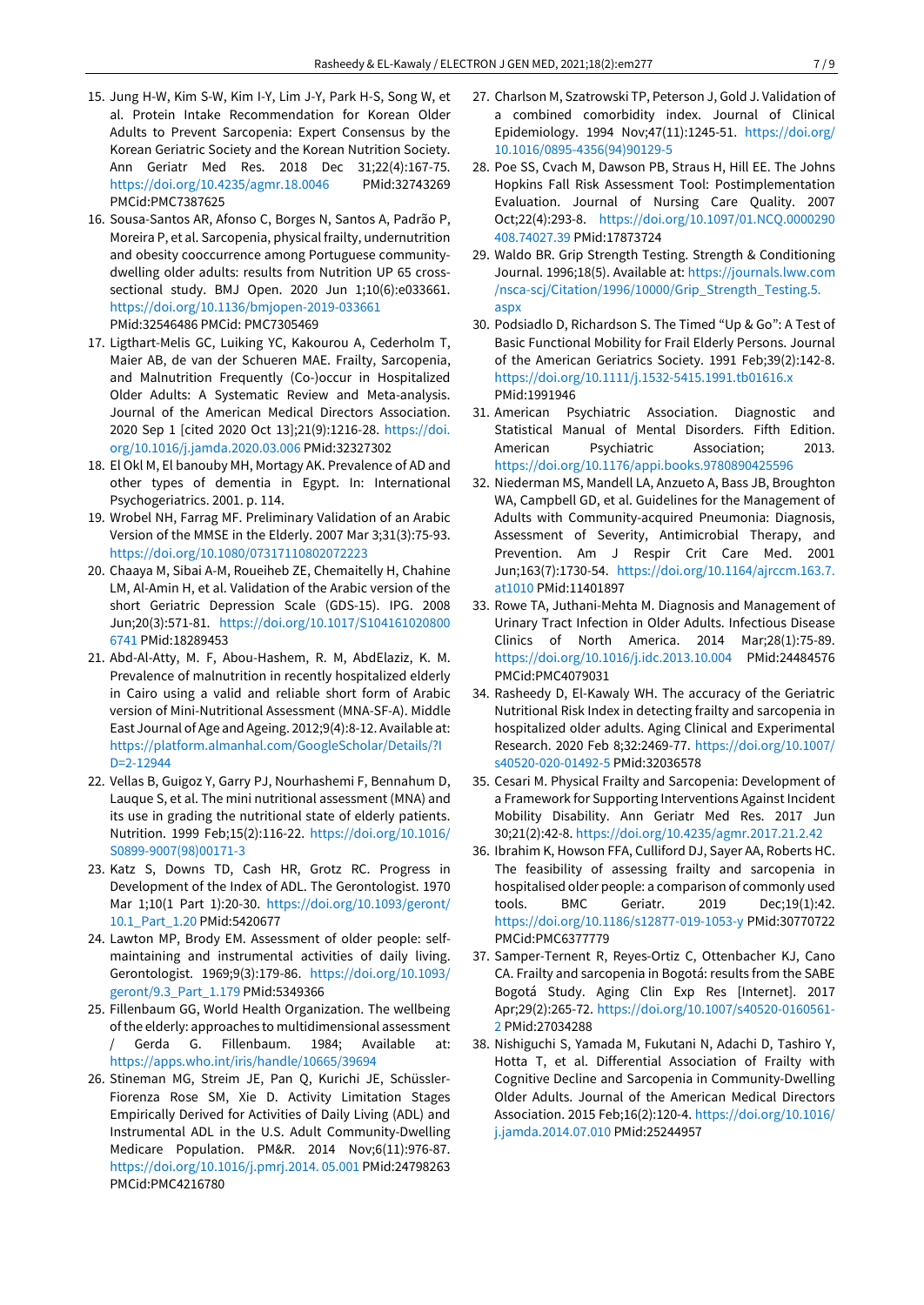- 39. Bartali B, Frongillo EA, Bandinelli S, Lauretani F, Semba RD, Fried LP, et al. Low Nutrient Intake Is an Essential Component of Frailty in Older Persons. The Journals of Gerontology Series A: Biological Sciences and Medical Sciences. 2006 Jun 1;61(6):589-93. [https://doi.org/10.1093/](https://doi.org/10.1093/gerona/61.6.589) [gerona/61.6.589](https://doi.org/10.1093/gerona/61.6.589) PMid:16799141 PMCid: PMC2645617
- 40. Cruz-Jentoft AJ, Baeyens JP, Bauer JM, Boirie Y, Cederholm T, Landi F, et al. Sarcopenia: European consensus on definition and diagnosis: Report of the European Working Group on Sarcopenia inOlder People. Age and Ageing. 2010 Jul 1;39(4):412-23. <https://doi.org/10.1093/ageing/afq034> PMid:20392703 PMCid:PMC2886201
- 41. Vandewoude MFJ, Alish CJ, Sauer AC, Hegazi RA. Malnutrition-Sarcopenia Syndrome: Is This the Future of Nutrition Screening and Assessment for Older Adults? Journal of Aging Research. 2012;2012:1-8. [https://doi.org/](https://doi.org/10.1155/2012/651570) [10.1155/2012/651570](https://doi.org/10.1155/2012/651570) PMid:23024863 PMCid:PMC3449123
- 42. Huang C-Y, Hwang A-C, Liu L-K, Lee W-J, Chen L-Y, Peng L-N, et al. Association of Dynapenia, Sarcopenia, and Cognitive Impairment Among Community-Dwelling Older Taiwanese. Rejuvenation Research. 2016 Feb;19(1):71-8. <https://doi.org/10.1089/rej.2015.1710> PMid:26165544
- 43. Sgrò G, Caruso C, Ceravolo F, Curinga G, Renda GF, Rispoli V, et al. Relationship between cognitive impairment and nutritional assessment on functional status in Calabrian long-term-care. CIA. 2014 Jan;9:105-10. [https://doi.org/](https://doi.org/10.2147/CIA.S54611) [10.2147/CIA.S54611](https://doi.org/10.2147/CIA.S54611) PMid:24453481 PMCid:PMC3892960
- 44. Persico I, Cesari M, Morandi A, Haas J, Mazzola P, Zambon A, et al. Frailty and Delirium in Older Adults: A Systematic Review and Meta-Analysis of the Literature. J Am Geriatr Soc. 2018;66(10):2022-30. [https://doi.org/10.1111/jgs.](https://doi.org/10.1111/jgs.15503) [15503](https://doi.org/10.1111/jgs.15503) PMid:30238970
- 45. Bellelli G, Zambon A, Volpato S, Abete P, Bianchi L, Bo M, et al. The association between delirium and sarcopenia in older adult patients admitted to acute geriatrics units: Results from the GLISTEN multicenter observational study. Clinical Nutrition. 2018 Oct;37(5):1498-504. [https://doi.org/](https://doi.org/10.1016/j.clnu.%202017.08.027) [10.1016/j.clnu. 2017.08.027](https://doi.org/10.1016/j.clnu.%202017.08.027)
- 46. Rosted E, Prokofieva T, Sanders S, Schultz M. Serious Consequences of Malnutrition and Delirium in Frail Older Patients. Journal of Nutrition in Gerontology and Geriatrics. 2018 Apr 3;37(2):105-16. [https://doi.org/](https://doi.org/10.1080/21551197.2018.1470055) [10.1080/21551197.2018.1470055](https://doi.org/10.1080/21551197.2018.1470055) PMid:29792577
- 47. Mori H, Tokuda Y. Differences and overlap between sarcopenia and physical frailty in older communitydwelling Japanese. Asia Pacific Journal of Clinical Nutrition. 2019 Mar;28(1):157-65. [https://doi.org/10.6133/](https://doi.org/10.6133/apjcn.201903_28(1).0021) [apjcn.201903\\_28\(1\).0021](https://doi.org/10.6133/apjcn.201903_28(1).0021)
- 48. Kadam U, Croft P, North Staffordshire GP Consortium Group. Clinical multimorbidity and physical function in older adults: a record and health status linkage study in general practice. Family Practice. 2007 Aug 14;24(5):412-9. <https://doi.org/10.1093/fampra/cmm049> PMid:17698977
- 49. Wolff JL, Starfield B, Anderson G. Prevalence, Expenditures, and Complications of Multiple Chronic Conditions in the Elderly. Arch Intern Med. 2002 Nov 11;162(20):2269. <https://doi.org/10.1001/archinte.162.20.2269> PMid:12418941